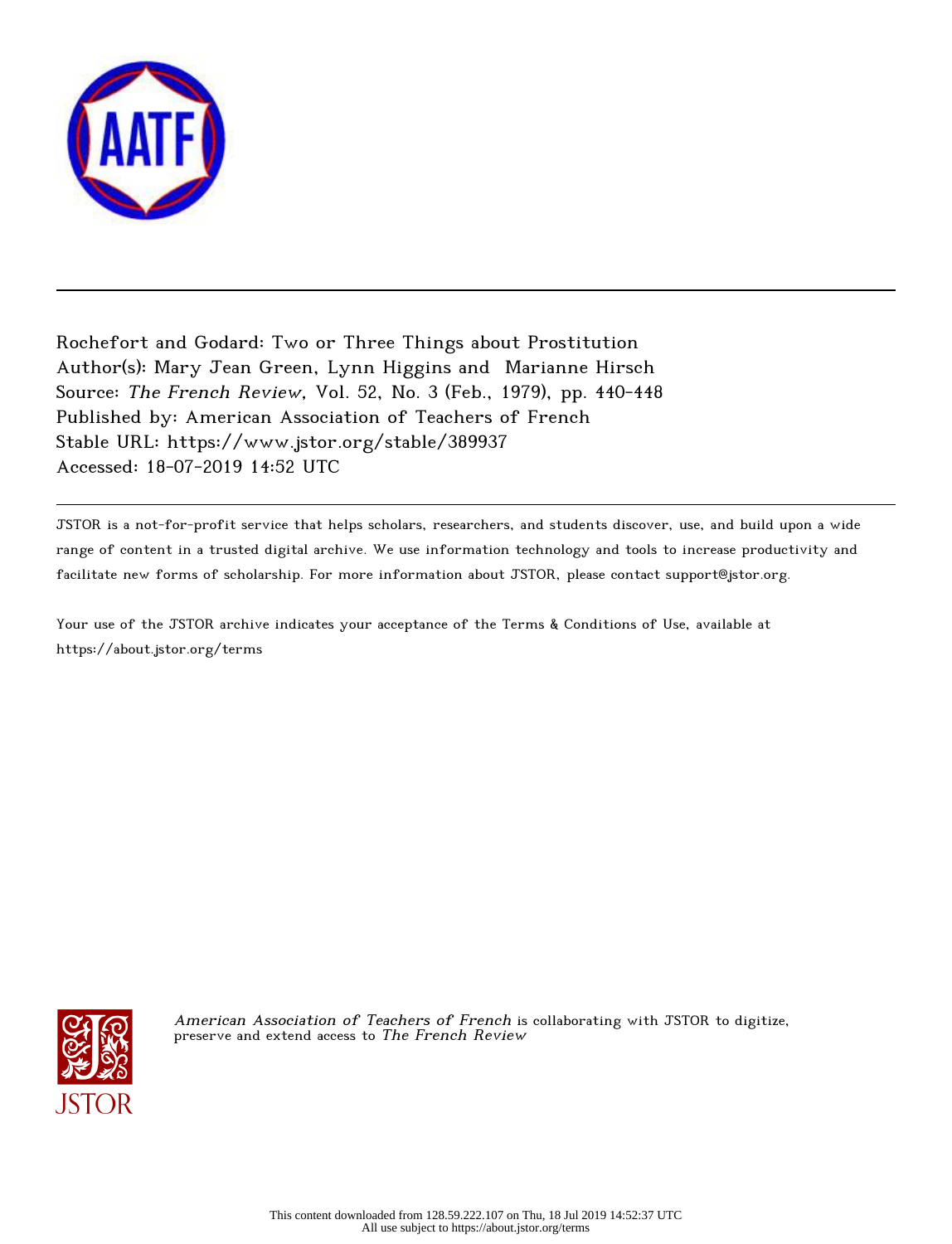# Rochefort and Godard: Two or Three Things about Prostitution

## by Mary Jean Green, Lynn Higgins and Marianne Hirsch

When we come to the limits of the city my face must have a meaning  $\dots$ 

Adrienne Rich, Images for Godard"

 $\mathbf{C}_{\texttt{HRISTIANE}}$  Rochefort's Les Petits Enfants du siècle, because of its distinctive narrative voice, has thwarted several attempts at cinematic adaptation. Yet Rochefort herself recognized that the essence of her novel had been captured in an entirely different film: "Une fois j'ai vu une adaptation des Enfants du siècle, avec remise à jour, c'est Deux ou Trois Choses que je sais d'elle de Godard, qui n'a pas regardé mon livre mais les choses posant les mêmes questions à peu près."<sup>1</sup> At first glance, Rochefort's 1961 novel and Godard's 1966 Ellm seem light years apart. Their numerous formal differences point to the fact that the two works belong to totally divergent narrative traditions. Les Petits Enfants is, in fact, a conventional first-person  $Bildungsroman$ , while  $2\omega$  3 choses que je sais d'elle can be seen as a variant of the documentary film. On closer examination, however, it becomes apparent that the two works do indeed raise the same issues.

 Godard's opening shots of bleak concrete surfaces punctuated by loud construction noises are a cinematic equivalent of Rochefort's verbal descrip tions of the new Parisian housing projects. Both works are visions of the modern city as seen through the experiences of a woman-in Godard's case seen as a woman, the "elle" of his title referring explicitly to both Juliette Janson and "la region parisienne." Sharing a Marxist perspective, Godard and Rochefort both attack the social system which produces these subsidized housing projects fostering a lifestyle degraded by consumerism, boredom, alienation: a society of objects rather than people. Rochefort must also have recognized in Godard's film a mood-a climate, as she would call it-of indignation sometimes giving way to despair. In the face of the contemporary urban disaster  $-Rochefort$  insists she is writing in the midst of a shipwreck  $$  both Rochefort and Godard have felt the need to explore the ideological responsiveness of language and art.

The dehumanizing social conditions portrayed in both works are ap-

 $l$ ' C'est bizarre l'écriture (Paris: Grasset, 1970), p. 55.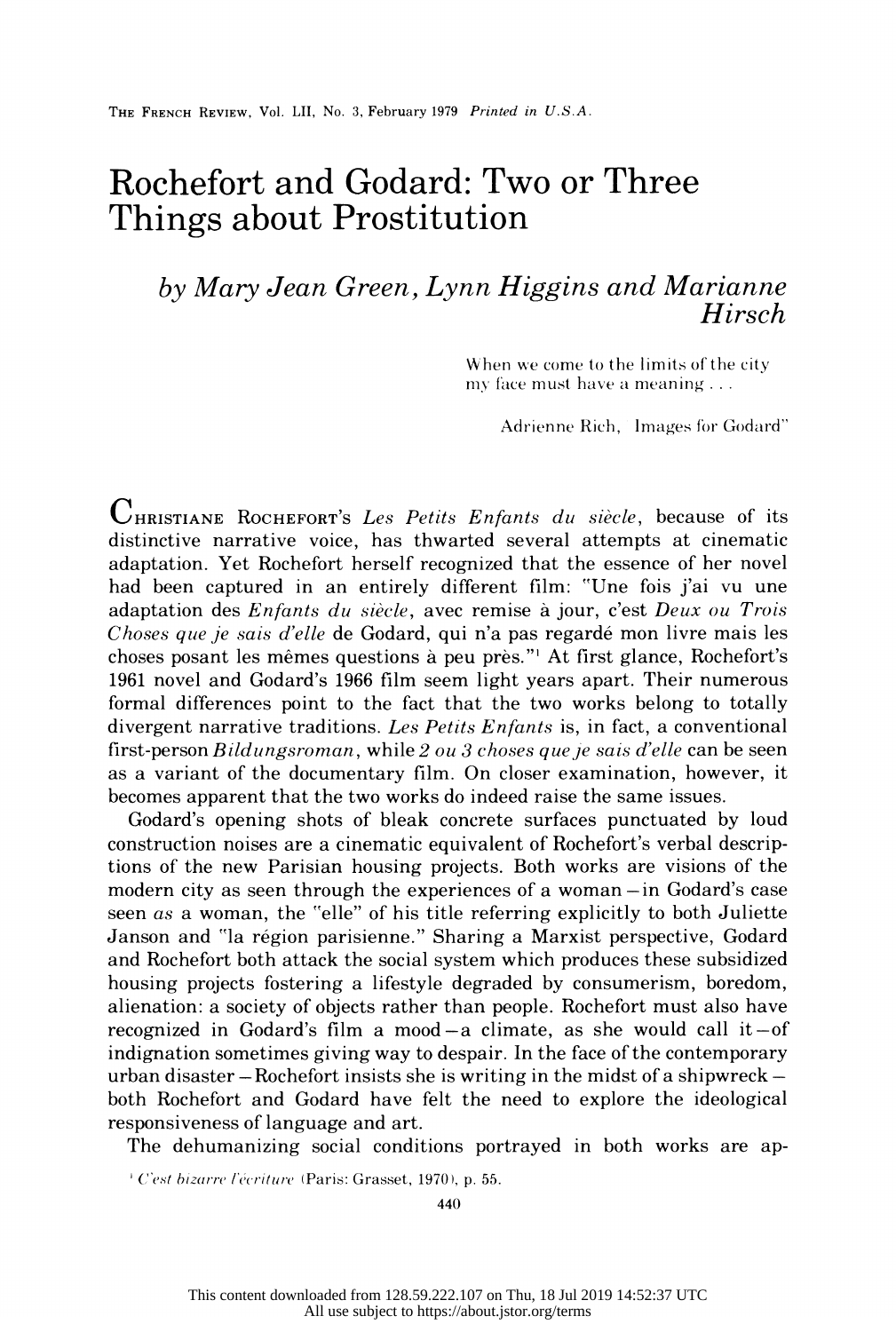

 Marina Vlady in 2 ou 3 choses que je sais d'elle, by Jean-Luc Godard. Courtesy New Yorker Films.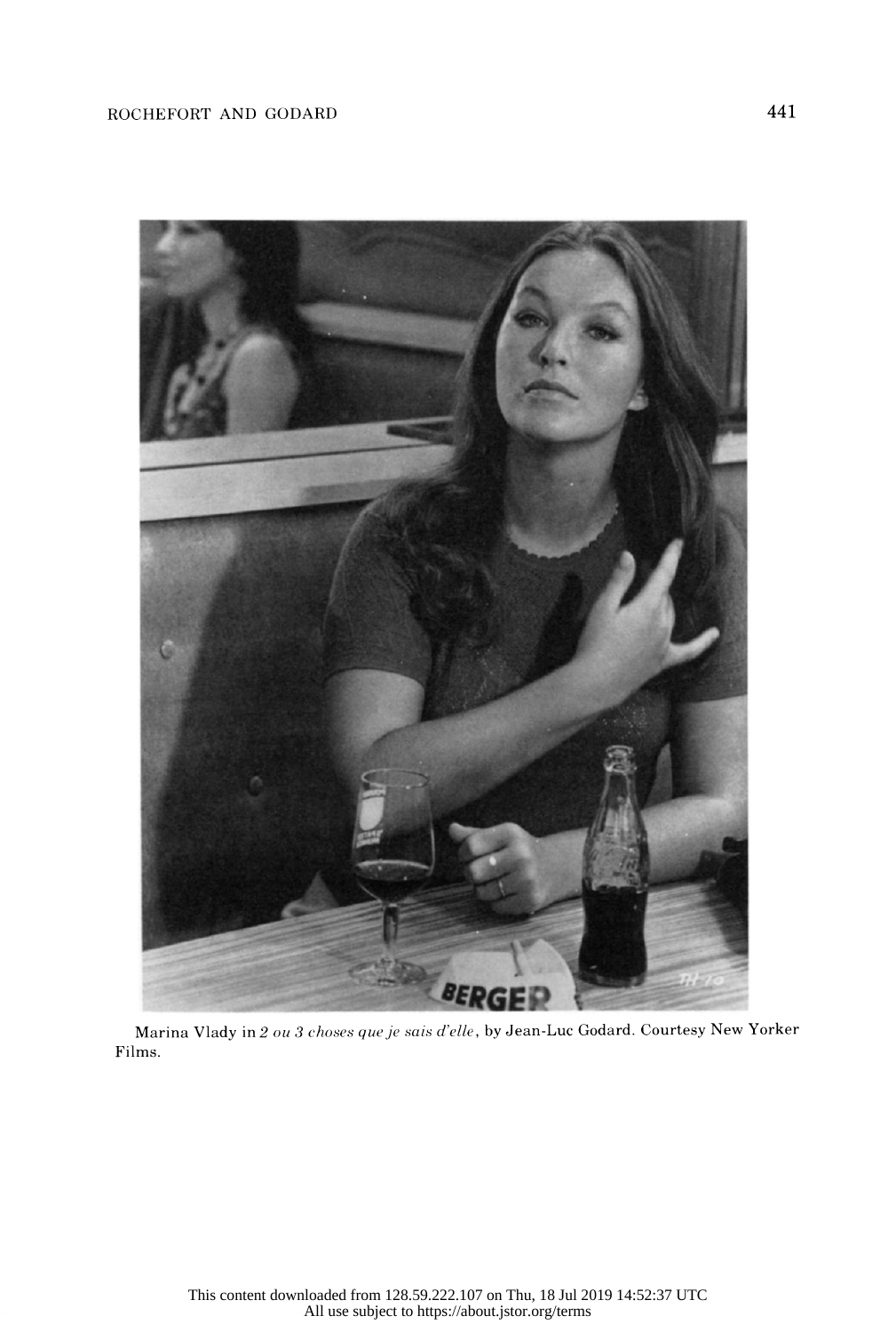proached through the notion of prostitution. Thus it is prostitution in the various forms it takes, both literal and metaphorical, that offers the best point of comparison between the two works. 2 ou 3 choses was based on a 1966 Le Nouvel Observateur report about housewives in the Parisian housing projects who engage in part-time prostitution to supplement their income.<sup>2</sup> Juliette, Godard's housewife-heroine, has a dress held for her in a fashionable shop while she procures the necessary funds by picking up a young man in a bar. Juliette's husband boastfully suggests that she acquired their red Austin sports car through her mysterious talent for finding bargains. Another episode, about a mother of three whose husband sends her out on the streets to help round out the budget, is also drawn from the article.

Prostitution is not an overt theme in Les Petits Enfants du siècle. (Rochefort does mention in passing a phenomenon that anticipates the Nouvel Observateur article: in the new city of Sarcelles, bored housewives receive construction workers during the day.) The novel, narrated by the oldest daughter of a working-class family, portrays her efforts to avoid repeating the cycle of courtship, marriage, children and low-income housing which has trapped her mother. Although there are no prostitutes in the traditional sense in Les Petits Enfants du siècle, prostitution becomes a strategy which organizes the social relationships of the novel. As soon as Josyane learns that her sexuality can be exchanged for the goods her poverty denies her, she willingly offers herself to the neighborhood boys for the use of a coveted motor scooter. But her action only repeats on a smaller scale the pattern of her mother's life. The institution of marriage, as described by Rochefort, is itself a legalized form of prostitution.<sup>3</sup> All the working-class wives in the novel prostitute themselves, not to their husbands, who earn barely enough to make such an enterprise rewarding, but to the government, which offers them, in the system of *allocations familiales*, the means to buy consumer goods in exchange for each baby produced. This process, like all prostitution, robs the ever-pregnant women of their human characteristics (they are variously described as balloons, hens, mussels, and horses), even of their personal pronouns (Josyane scornfully refers to them as "ca"). Despite her lucidity, Josyane's efforts to escape a similar fate fail. Her relationship with her fiance Philippe, which she perceives as real love, is only the final

<sup>2</sup> Catherine Viminet, "Les Etoiles filantes," Le Nouvel Observateur, 23 March 1966, and "Prostitution dans les grands ensembles?" Le Nouvel Observateur, 4 May 1966.

<sup>3</sup> Rochefort's understanding of marriage is consonant with classical Marxist theory, which equates marriage in capitalist society with prostitution. A major statement of this theme is found in Engels's discussion of "bourgeois marriage": 'This marriage of convenience turns often enough into the crassest prostitution-sometimes of both partners, but far more commonly of the woman, who only differs from the ordinary courtesan in that she does not let out her body on piecework as a wage worker, but sells it once and for all into slavery" (The Origin of the Family, Private Property and the State, ed. Eleanor Burke Leacock |New York: International Publishers, 1975), p. 134). In Les Petits Enfants, Rochefort presents her own updating of Engels's theory, showing how the French system of family subsidies has changed the economic relationships within the working-class family, which Engels had seen ac relatively free from the distortions of "bourgeois marriage."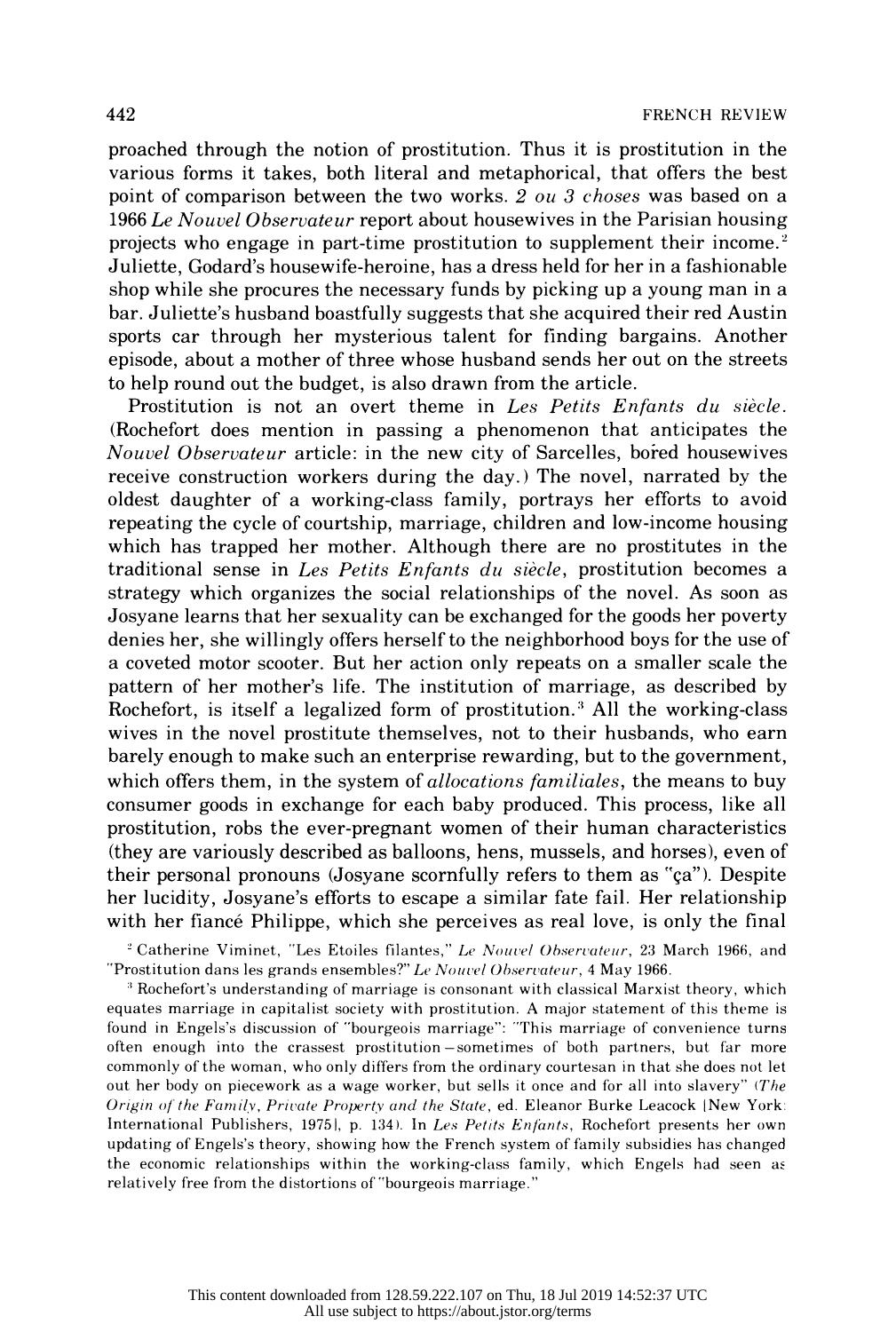#### ROCHEFORT AND GODARD 443

step in her apprenticeship as a prostitute in the style of her mother.

Les Petits Enfants and 2 ou 3 choses go beyond this simple form of prostitution, however. Both authors seek to expose the functioning of the capitalist system, for which prostitution serves as a global metaphor. More complex than a direct exchange of sexual services for payment, prostitution is often a system of exploitation manipulated by a third party. The role of a third party, the pimp, was explored by Godard in his earlier film on prostitution, Vivre sa vie. The question of who profits is central to the social criticism in both 2 ou 3 choses and Les Petits Enfants. Rochefort's family produces children to fight in France's colonial wars (here, the Algerian conflict) and to consume the products of French industry, while Godard's Juliette is as much a victim of American-style imperialism (through adver tising) as the Vietnamese, whose oppression is evoked throughout the film. It is not accidental that works which protest Western colonialism also concern themselves with prostitution, a similar means of exploitation and dehuman ization. Godard makes the connection explicit through his American photog rapher who says: "Ils sont betes et fous la-bas. Alors, un Vietcong mort, ca coute un million de dollars au Tresor americain. Le president Johnson pourrait se payer vingt mille filles comme ces deux-la pour le meme prix."4

 As Rochefort has said in an interview, "Exploitation ... doesn't begin when somebody works, but when that work gives profit to another person. When somebody exploits somebody else, there is a totally false relationship between the two."<sup>5</sup> Recognizing this "false relationship," Godard uses prosti tution as a metaphor for all forms of work in a capitalist economy. As he puts it, "In order to live in Parisian society today, at whatever level or on whatever plane, one is forced to prostitute oneself in one way or another, or else to live according to conditions resembling those of prostitution."'i

 This structure of prostitution, always involving the introduction of a third term into the binarity of exchange, perhaps reveals one of the meanings of Godard's title. The hesitation between two and three becomes a major organizing theme of the film, as does the semantic hesitation of the pronoun "elle." The fact that "elle" clearly refers to both Juliette and the city of Paris suggests an equivalence of person and thing. The intersection of both these hesitations in the film's title is the word *choses* – which, taken in its most literal sense, points to the primacy of objects in the film.

It is significant that the most frequently cited image in 2 ou 3 choses is a shot of a cup of coffee. Godard's lingering closeup of the bubbling and swirling surface brings the object to life, forcing the spectator to apprehend the coffee cup in a new way. This is a technique of alienation already familiar to readers of Sartre and the New Novel. Its result is to blur the boundaries between objects and even between objects and people. While the camera

 $2$  ou 3 choses que je sais d'elle (Paris: Films/Points, 1971), p. 77.

<sup>&</sup>lt;sup>5</sup> "A Conversation with Christiane Rochefort," conducted by Mary Jean Green, Lynn Higgins and Marianne Hirsch, April 1977; forthcoming in  $LE$ sprit Créateur.

 $h$  Godard on Godard, ed. Jean Narboni and Tom Milne (New York: Viking, 1972), p. 239.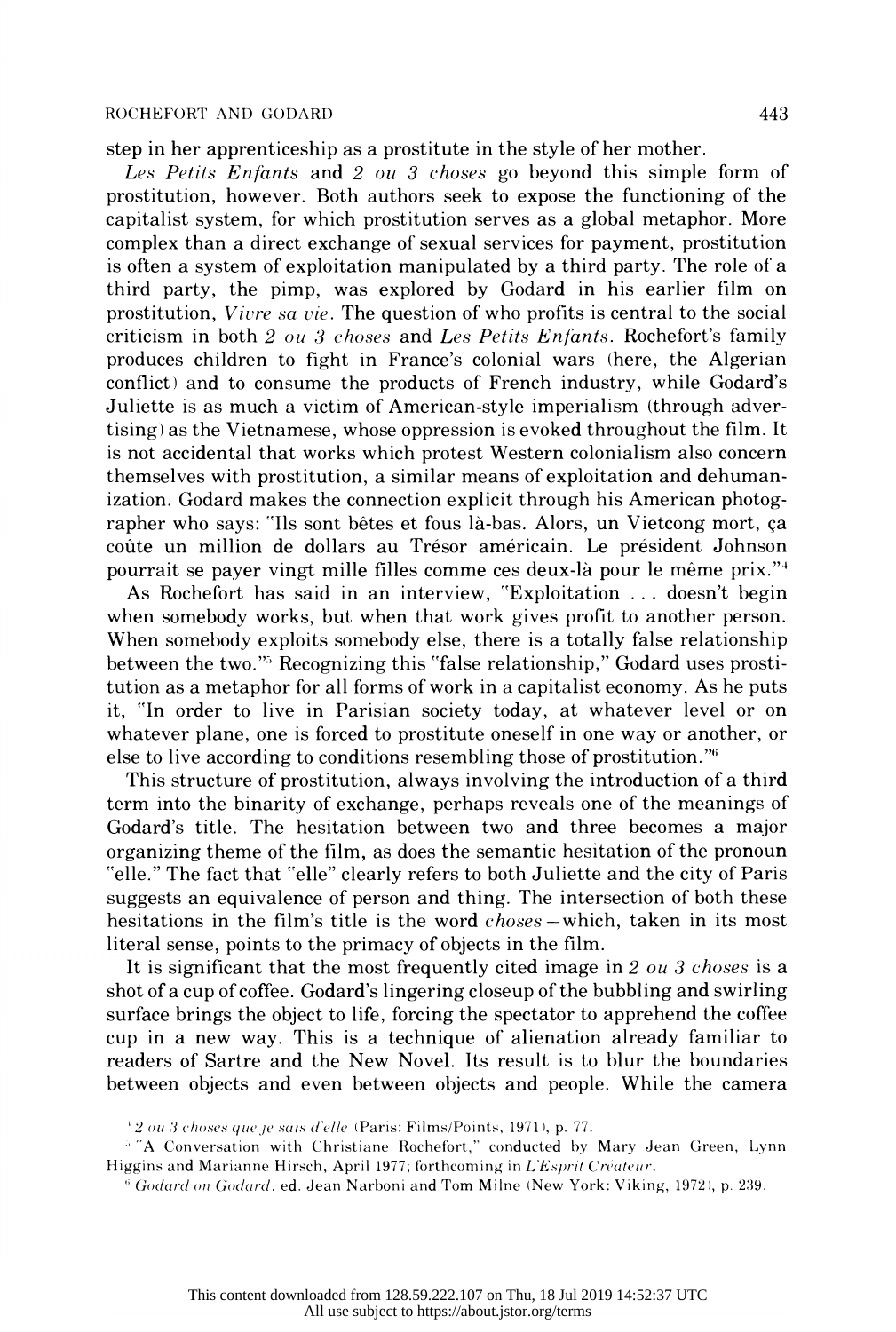focuses as intensely on Juliette as it does on the cup, Godard's voice-over makes this phenomenon explicit: "Les objets morts sont toujours vivants. Les personnes vivantes sont souvent deja mortes" (pp. 67-68). The reduction of the human to the level of object even becomes a point of ironic self-criticism in Godard through the figure of the American photographer, John Bogus, whose aggressive camera is an instrument of dehumanization. He pays nude women to put airline flight bags over their heads, erasing their human faces.<sup>7</sup> He then transforms them into celluloid representations, to be offered for sale like the strip-teaser key ring on which Godard's own camera lingers. Of course, in the same way, Godard himself participates in the dehumaniza tion of Juliette and the many other women in the film.

 Godard's camera is similarly attracted to other colorful emblems of a consumer mentality: cigarettes, Lustucru noodles, Omo and Pax detergents, Coca-Cola, Juliette's red Austin, magazines, travel posters, comic books, and even scholarly publications. Shots of these products constantly interrupt Juliette's story, to such an extent that the film comes to resemble a series of those very advertisements which it seeks to expose.

 Although Rochefort does not use techniques borrowed from advertising, she is as eager as Godard to point out its effect: the creation of artificial needs for consumer products which come to dominate the characters' lives. In fact, the advertising in Rochefort's world is more subtle. What is really being promoted  $-$ through the women's culture of pulp magazines and gossip $-$ is a lifestyle which supports the consumer economy: a "package deal" which Josyane finally "buys."8

 Rather than highlighting advertising per se, Rochefort emphasizes the underlying consumerism and its interdependence with the institution of the family. When Josyane gets pregnant, she and Philippe enter the rising spiral of expectations in which children create the need for household products, which in turn require further children (with their state subsidies). In Rochefort's vision, "les petits enfants" become exchangeable for material objects, as is clear in her description of a pregnant woman: "Paulette . . . sortit pleine de dignité le ventre en avant son frigidaire dedans, et derrière la machine à laver qui trépignait en attendant d'être fécondée."<sup>9</sup>

 Not only are people reified in this exchange economy, but the only way they can relate to each other is through objects. As Rochefort has said about

<sup>7</sup> In "A Conversation with Christiane Rochefort," Rochefort refers to a photograph by Man Ray which represents a beautiful woman with a wastepaper basket on her head as an example of the surrealists' reification of women.

 8 Both Godard and Rochefort are particularly interested in the advertising carried by popular weekly magazines. L'Express, from which Juliette quotes a pantyhose ad in  $2 \text{ ou } 3$  $choose$ , seems to be a favorite target for Godard, as it is for Georges Perec in his 1965 novel Les Choses. Rochefort is critical of women's magazines in particular, whether of the pulp variety or the more sophisticated  $Elle$ , which she attacks specifically in Les Stances  $\dot{a}$  Sophie. The series of bra ads which Godard features in *Une Femme mariée* also seems to have its source in  $Elle.$  In fact, as our colleague Nancy Vickers has suggested,  $Elle$  magazine may be yet another intended meaning of the "elle" in the title of  $2\omega u$  3 choses.

<sup>9</sup> Les Petits Enfants du siècle (Paris: Grasset, 1961), p. 86.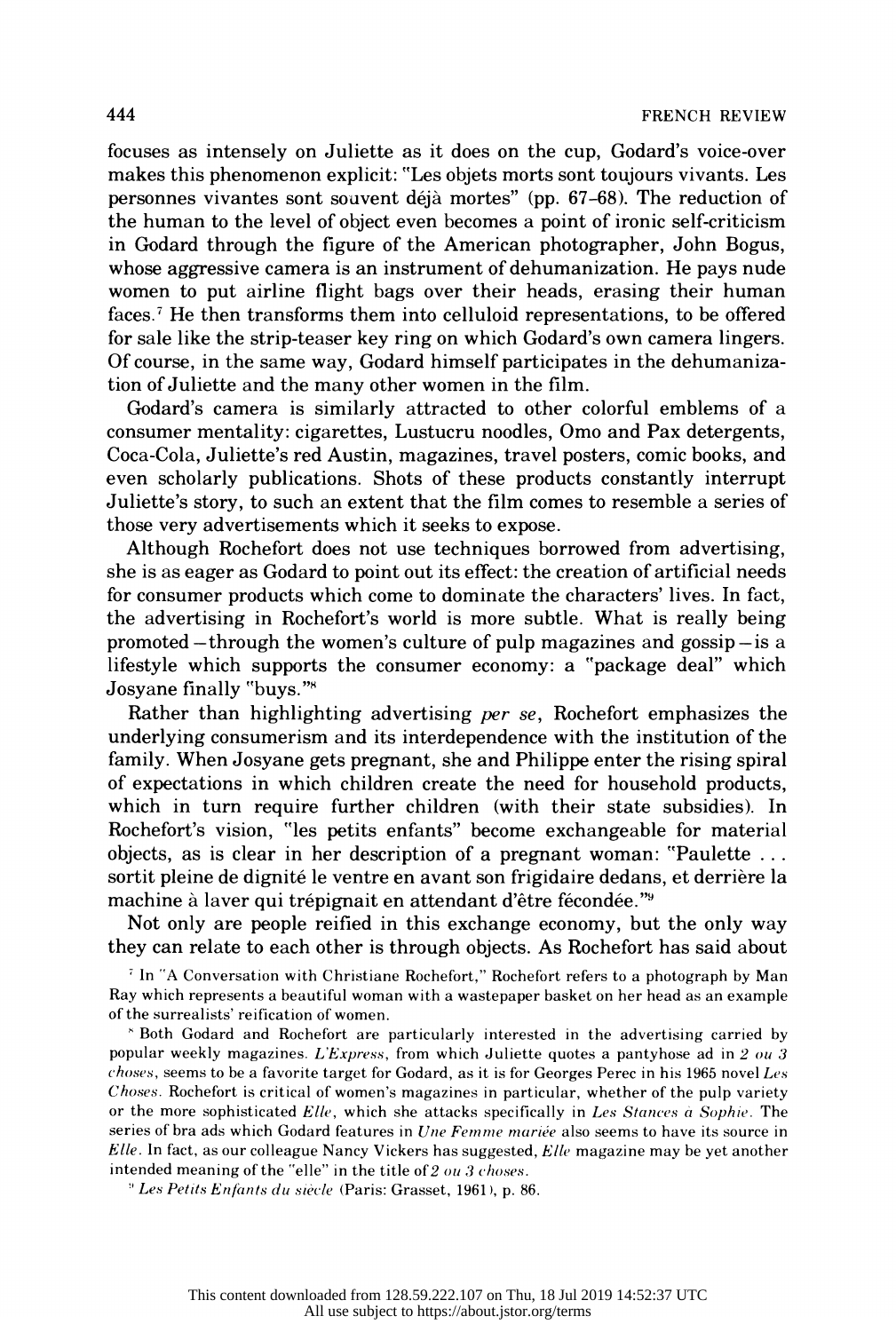#### ROCHEFORT AND GODARD 445

Les Petits Enfants, "There are no other links but commercial ones for these people" ("A Conversation"). Objects provide the main content for conversa tion. When their television is repossessed (because one baby died), Josyane's family is reduced to bickering; on vacation, where there is no television, the men compare their cars. Conversation has been replaced by empty talk. Similarly, in 2 ou 3 choses, when communication between Juliette and her husband reaches an impasse, other exchanges replace the verbal:

Juliette:  $\ldots$  alors qu'est-ce que c'est?" (lls se regardent. ) Robert, lisant: "Je sais pas." Juliette: "Bon, puisque tu sais pas, donne-moi une cigarette." (p. 109)

 It is ironic that in Godard's film objects themselves provide the only hope for contact between people: "Peut-etre qu'un objet est ce qui permet de relier . . . de passer d'un sujet à l'autre, donc de vivre en société, d'être ensemble" (pp. 49-50). As we will see, the film thus becomes trapped in its own images.

 As a form of language, objects fill the blank spaces where language fails. When Godard says, "Le langage, c'est la maison dans laquelle l'homme habite" (p. 30), he equates the breakdown of communicative language with the failure of the new city to provide a home for the human soul. "Peut-être  $\ldots$  le rôle créateur et formateur de la ville sera assuré par d'autres systèmes de communications ... peut-etre ... Television, Radio, Vocabulaire et Syntaxe, sciemment et délibérément.... Un nouveau langage devra être construit . . ." (p. 40). While Godard looks to the future for the invention of a new language, Rochefort's Guido represents nostalgia for a golden age of communication and wholeness which might restore what the housing projects have severed: "L'homme est compose d'un corps et d'une ame, le corps est quadrille dans les maisons, l'ame cavale sur les collines. Ou?" (p. 142). Separated from the soul, the body can be sold, and the person is degraded; separated from meaning, language falls apart.

 In spite of the many forces that undermine the power of language, there is some successful verbal contact in Les Petits Enfants. Josyane's entire monologue may be viewed as an attempt on Rochefort's part to explore the communicative potential of a language degraded by cliches and slang. There are rare instances of communication between characters as well. Josyane's twin brothers protect their intimacy by creating a "javanais à eux qu'ils s'étaient fabriqué pour qu'on ne les comprenne pas" (p. 54). Nicolas intui tively understands the cryptic fictions Josyane uses to tell him about her experiences. When Guido expresses his passion in Italian, Josyane, much to her own surprise, understands perfectly. Such languages are marginal to the general discourse, just as these characters and their relationships lie outside the social norms.

 It is only because they arise from these particular relationships that these languages succeed in communicating. In contrast, the dominant forms of verbal exchange, exemplified by advertising, create only an illusion of communication. On vacation, where people are obliged to converse, Josyane's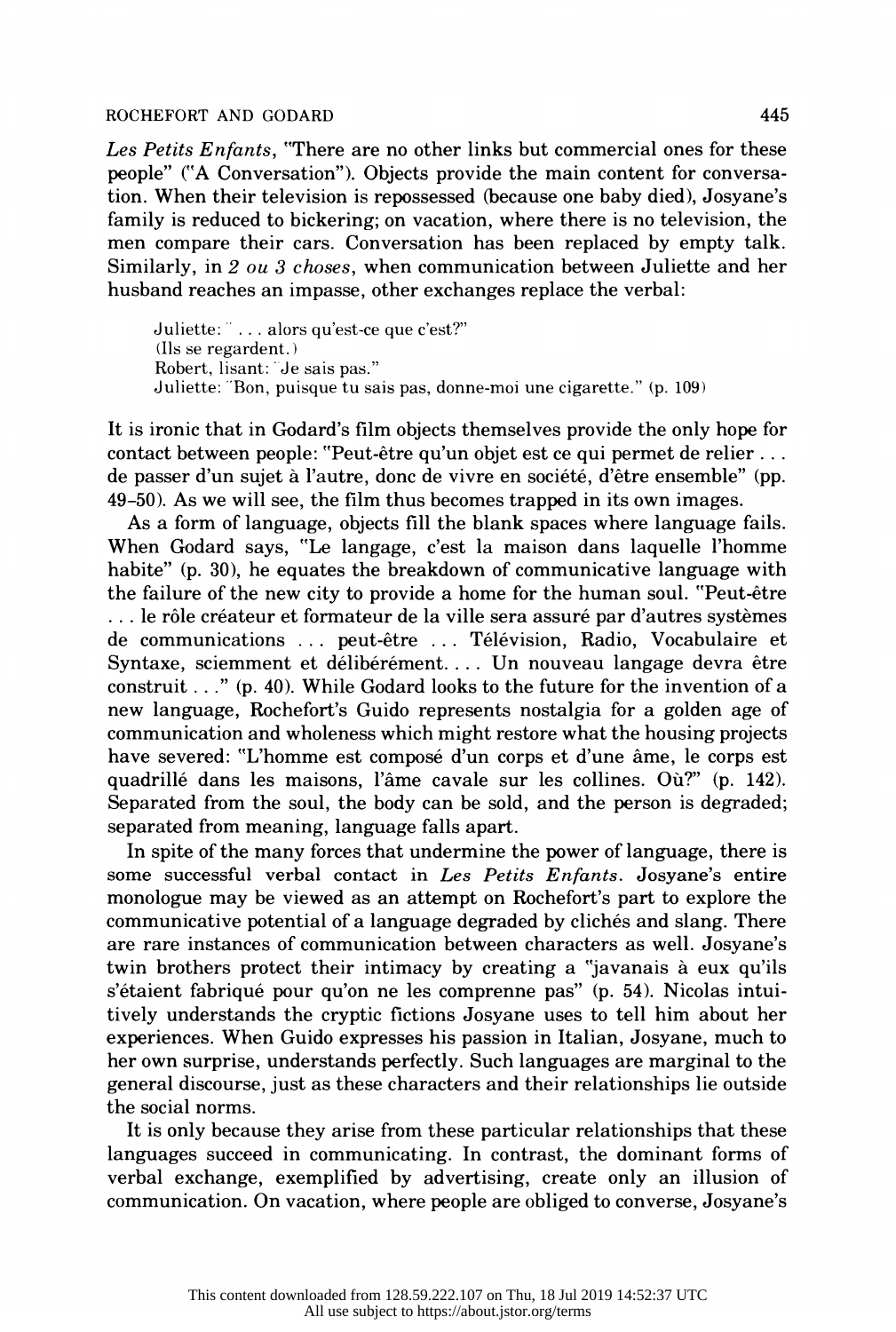father adopts advertising jargon to compete with his friends by praising the features of his car: "Bref en fin de compte le mieux c'etait encore la bonne petite Voiture Française, qui réunit le plus de qualités sous le plus petit volume, et economique, cinq litres au cent la 4CV et tellement pratique avec son moteur derrière parce qu'on pouvait mettre les bagages devant" (p. 63). Recognizing this kind of talk as a degradation of language, Josyane prefers silence. Promoters of cars, cigarettes, detergents, Coca-Cola, etc. co-opt the power of words by turning conversation into an exchange of slogans.

 Susan Sontag has identified prostitution as a metaphor for the degradation of language, which emerges as the main preoccupation in Godard's films.<sup>10</sup> Throughout 2 ou 3 choses, the characters experience a disorienting nausea, as opposite categories blend into each other and distinctions blur:

Tout à coup, j'ai eu l'impression que j'étais le monde et que le monde était moi. (p. 97)

Ces méchantes et gentilles filles sont, quand même, propres et dans l'ensemble gentilles . . . (p. 103 )

### In a milieu where words no longer make reference to the real, Juliette tries to fix names to her surroundings:

Juliette, pour elle: "Robert . . . Christophe." (Un temps) . . . "Des cahiers bleus à spirales.... Ce que je dis avec des mots, n'est jamais ce que je dis. Ça va, mais ils ne sont pas sages, tu sais." (pp. 59-60)

 All forms of human exchange have been degraded in the society described by Rochefort and Godard, then. Love has become prostitution; language is no more than empty talk; the exchange of ideas is limited to the quotation of book titles in the "Idees" series; objects, the only stable means of exchange, can no longer be appreciated, but only consumed.

 Yet both works betray a nostalgia for a "world where men and things would interrelate harmoniously" (Godard on Godard, p. 239). Whereas Godard's film ultimately becomes trapped in the degradation it criticizes, Rochefort's novel succeeds in suggesting the possibility of an alternate set of values. This difference is due to divergent orientations toward the characters, particularly the central female character, and toward the work itself: Godard and Rochefort exemplify two very different esthetics. Like much of Godard's work, 2 ou 3 choses is an essay which situates itself in an abstract and intellectualized domain: it attempts to provide an inclusive analysis of capitalism. In spite of his modest title, Godard attempts to recreate in his film the multiplicity and variety of a newspaper: "During the course of the  $film-in$  its discourse, its discontinuous discourse, that is  $-I$  want to include everything, sport, politics, even groceries. Everything can be put into a film. Everything should be put into a film" ( $Godard$  on  $Godard$ , p. 239). In contrast, when speaking of Les Petits Enfants, Rochefort focuses on the

<sup>10</sup> Susan Sontag, "Godard," in Styles of Radical Will (New York: Delta, 1969), p. 188.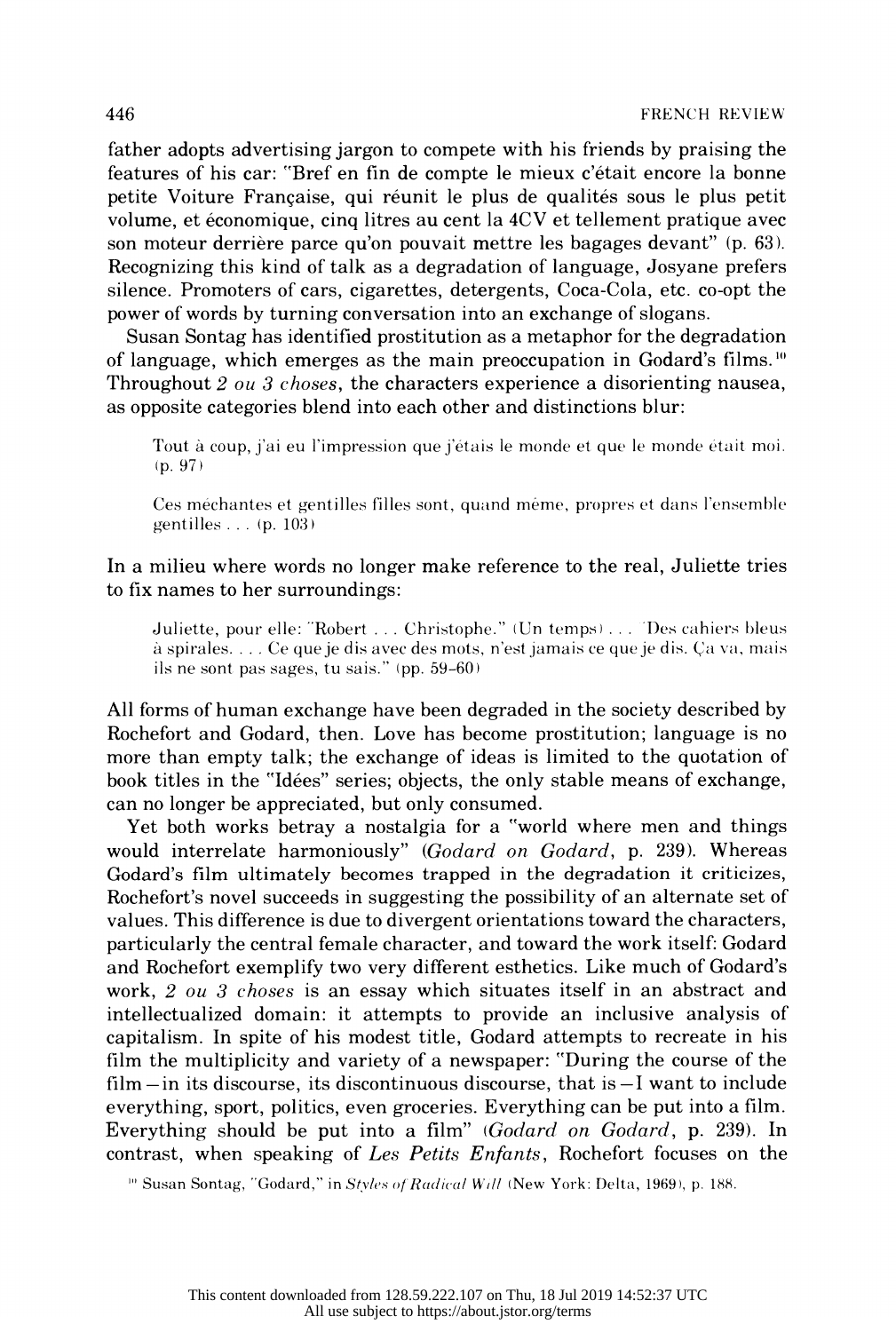#### ROCHEFORT AND GODARD 447

 characters and expresses her "compassion for Josyane, the little girl who had all the potentialities and hope" ("A Conversation"). A novel which traces the development of one character, Les Petits Enfants demands an emotional response.

 The novel begins with Josyane's account of her own conception, immedi ately drawing the reader into her consciousness. Godard's film begins by drawing attention to itself as a film: "2 ou 3" is flashed on the screen, referring to the title, but imitating the form of the cueing numbers. While Rochefort is primarily interested in character, Godard's main preoccupation is with the making and structure of the film.

 Godard's film is a search for a new cinematic language that might correspond to the multiplicity and disjointedness of modern life. His hesita tion about the potentialities of his medium are reflected in the following statement: "Actually, when I come to think about it, a film like this is a little as if I wanted to write a sociological essay in the form of a novel, and in order to do so, had only musical notes at my disposal" (Godard on Godard, p. 242). The film is a mosaic of isolated shots and vignettes loosely held together by the chronology of Juliette's day. Juliette is merely one of many elements of the film, one who happens to be explored in somewhat more depth than the others. The main character is a composite of many "elles" (Juliette, Mar ianne, the city, a manicurist), seen from many angles, so much so that "she" becomes allegorized.

 The narrative voice itself is fragmented and multiple. This multiplicity of point of view is designed to reflect Godard's stated desire to treat both objective and subjective reality (Godard on Godard, pp. 239-41). In his collage technique, he takes objective documentary elements (interviews with real people, episodes recounted in Le Nouvel Observateur) and incorporates them into a subjective vision through selection and organization. However, the only real subject of the film is the "I" of the title, Godard himself, and it is his own learning experience that constitutes the primary preoccupation of the film. The subjectivity and interiority of the characters are displaced by Godard's own authorial voice,<sup>11</sup> a weakness for which he will criticize himself in his 1975 film, Numéro Deux, where his female character demands to be allowed to speak and act for herself.

 Liberated from the linear continuity of narrative convention, the form of Godard's film imitates the fragmentation that permeates his society. The esthetic Godard has developed in this film is a patchwork of techniques borrowed from Brecht, Sartre, the New Novel, object poetry, television, advertising, comic strips, etc. Godard thus exhibits the same compulsive consumerism in the intellectual marketplace as Juliette does in the actual one. But the cost of Godard's esthetic is high: in 2 ou 3 choses, he renounces the attempt to pierce through the surfaces. Panning interchangeable sur faces-events, people, objects-Godard's camera participates in the exploita-

<sup>11</sup> One of Juliette's remarks ironically points out this displacement: "Je pensais à des choses. Je ne sais pas comment elles sont entrées dans ma pensée" (p. 72).